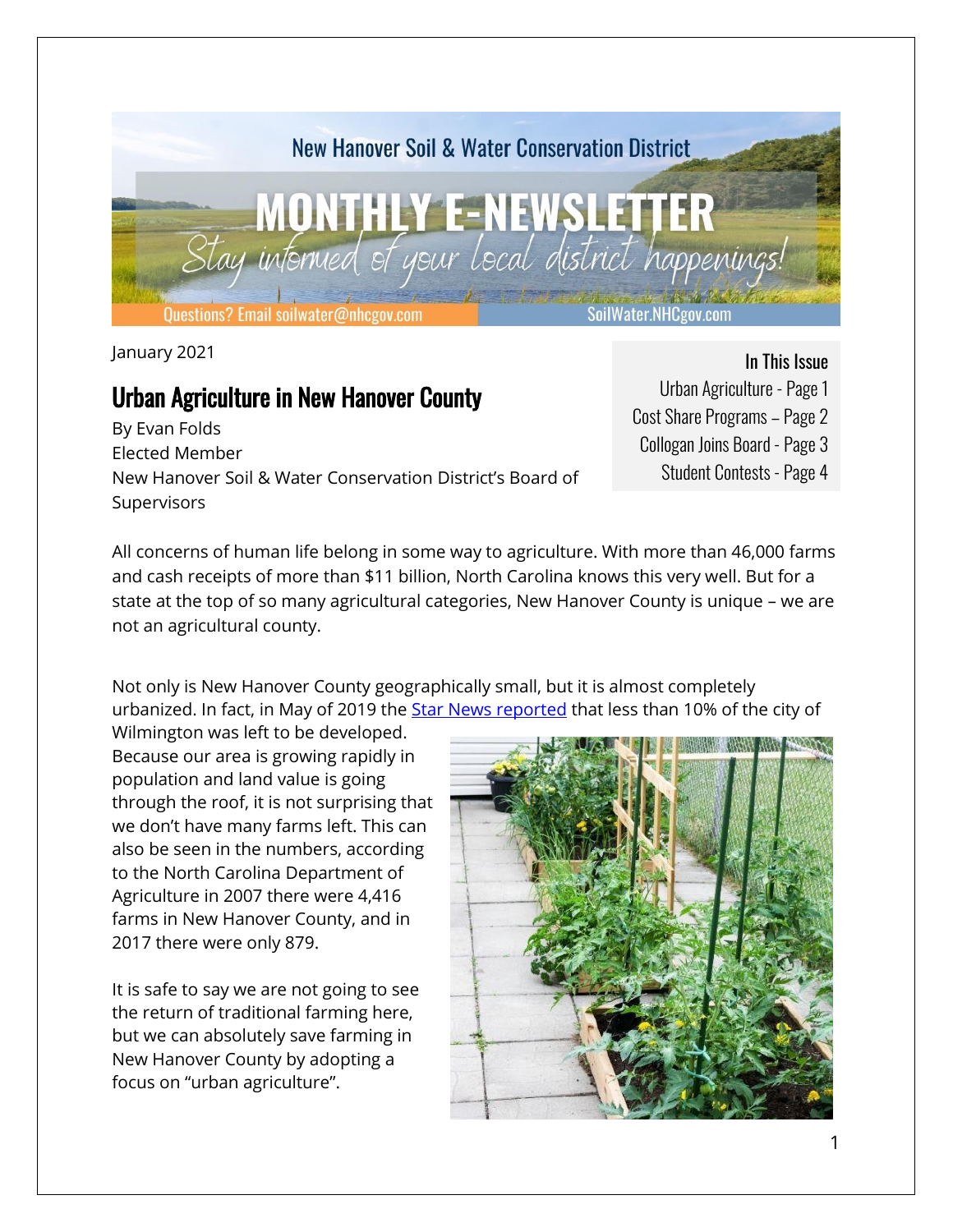Urban agriculture involves all forms of agricultural production occurring within or around cities. It can be as simple as a backyard hobby garden or as involved as a commercial farm on a vacant lot, and can involve techniques such as keeping chickens or bees, hydroponics, aquaponics, growing mushrooms, container gardening, or traditional in-ground farming.

One of the exciting things about urban agriculture is that, with attention to maximizing the value of space, it can be lucrative. One example is a farmer in British Columbia named Curtis Stone who makes  $$100,000$  per year on a ¼ acre residential property. This sort of return may not be realistic for the average homeowner, but even a fraction of this value generated by homeowners in our area can significantly enhance the quality of life for many people.

Beyond economic development, there are many other important reasons for adopting urban agriculture as a regional focus. The average meal travels more than 1,500 miles to the plate, and the closer our food is to where we eat it the better it is for the environment and for our health. Natural farming methods also improve the quality of soil and water by increasing the microbial diversity and the amount of organic matter in the soil, which acts as a filter for toxins and a sponge for stormwater. In fact, an increase of only 1% in soil organic matter holds 25,000 gallons of water, or the equivalent of a 20x40' swimming pool that is 4' deep!

The New Hanover Soil & Water Conservation District is working hard to develop tools for urban agriculture and bring it to greater public awareness. For instance, we include in our strategic vision the goal of developing Outdoor Learning Centers at all area schools, and aim to increase the number of farms in New Hanover County by 25% over time.

If you want to become an urban farmer contact our office to get started, we can direct you to local resources, including the experience of our Board of Supervisors, the NHC Extension at the Arboretum, or our federal partner the Natural Resources Conservation Service (NRCS).

Be a farmer, start a garden!

### Cost Share Programs Benefit Property Owners with Water Issues

By Haley Moccia NHSCWD Field Technician

The New Hanover Soil and Water Conservation District (NHSWCD) mission is to protect and enhance water quality throughout New Hanover County through land conservation, stormwater management, technical support to citizens and organizations, and conservation education and outreach activities. We strive to accomplish this mission by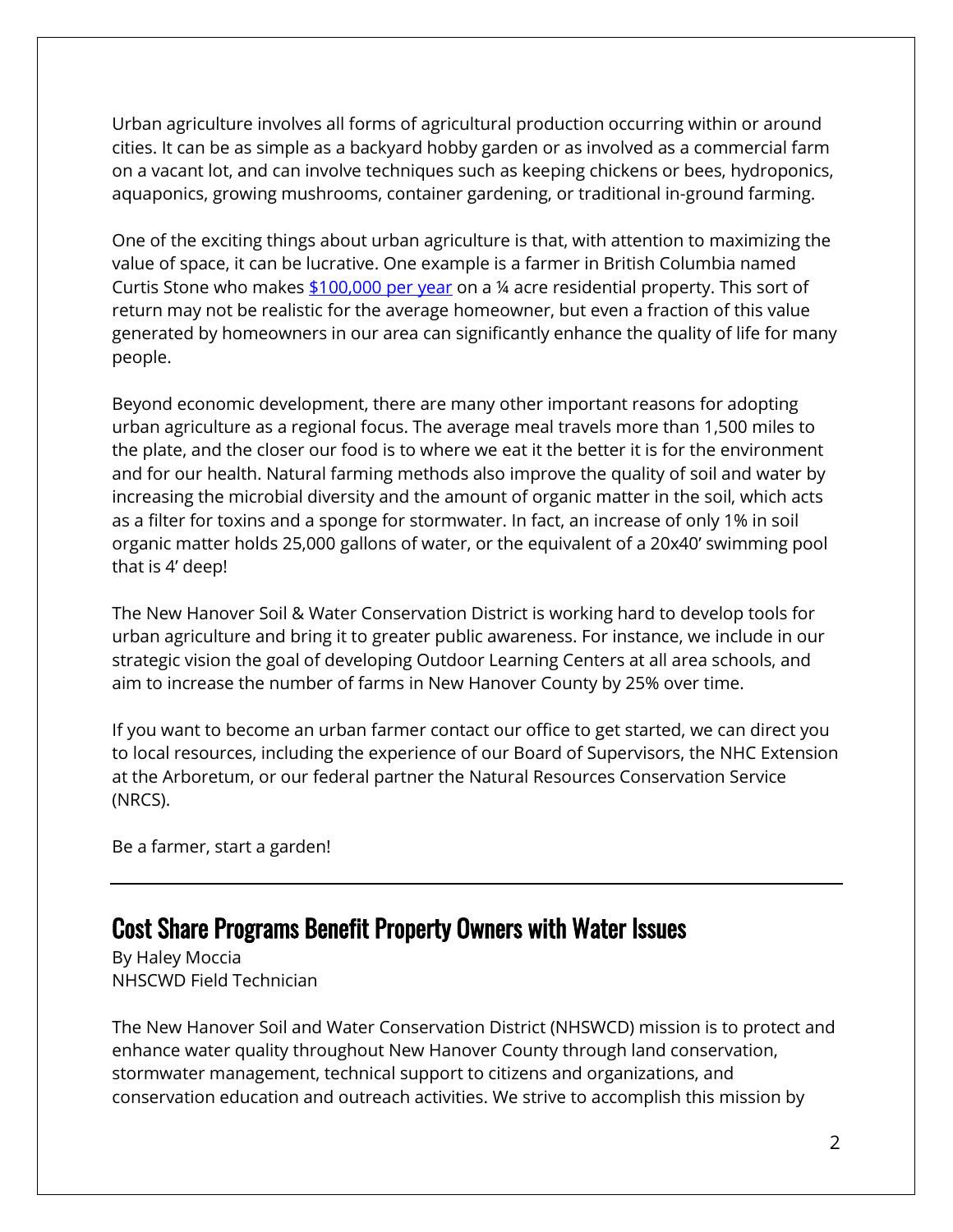offering New Hanover County property owners the ability to participate in cost share programs that either partially or fully covers the installation costs of devices that benefit water quality initiatives on our area.



Some of the more popular devices that have been installed through these programs include beautiful rain gardens that attract interesting wildlife and cisterns that capture roof runoff and can be used to water backyard landscaping. This year we have added tree plantings to our installation agenda! Not only do these trees provide a great water quality benefit by taking in the polluted stormwater runoff, but trees also provide shade, soil stability, and wind shelter.

If you are interested, there are three different cost share programs offered, and eligibility for each is dependent on property location. If you would like to find out what program you may be eligible for, please contact Haley Moccia at [hmoccia@nhcgov.com](mailto:hmoccia@nhcgov.com) or give her a call at 910-798-7138.

## Matt Collogan Elected to the Board of Supervisors

By Staff

Matt Collogan was elected to the Board of Supervisors in November 2020. He joins the board for a four-year term that began on December 7, when he was sworn in to the position.

Collogan is an environmental educator, gardener, and advocate for sustainable farmers and agriculture. His mission with New Hanover Soil and Water Conservation District is to share with residents the very



resources he's benefitted from offered through the District and its state and federal partners. For example, he's utilized programs like CCAP for financial assistance to install a cistern at his house and NRCS funding to construct seasonal high tunnels (similar to greenhouses) for growing organic produce.

During his 18 years living in Wilmington, Collogan says that he realizes that the work of the District is indispensable as we all face the growing challenges of ensuring access to clean water, healthy food, and resilience from environmental change like increased flooding,